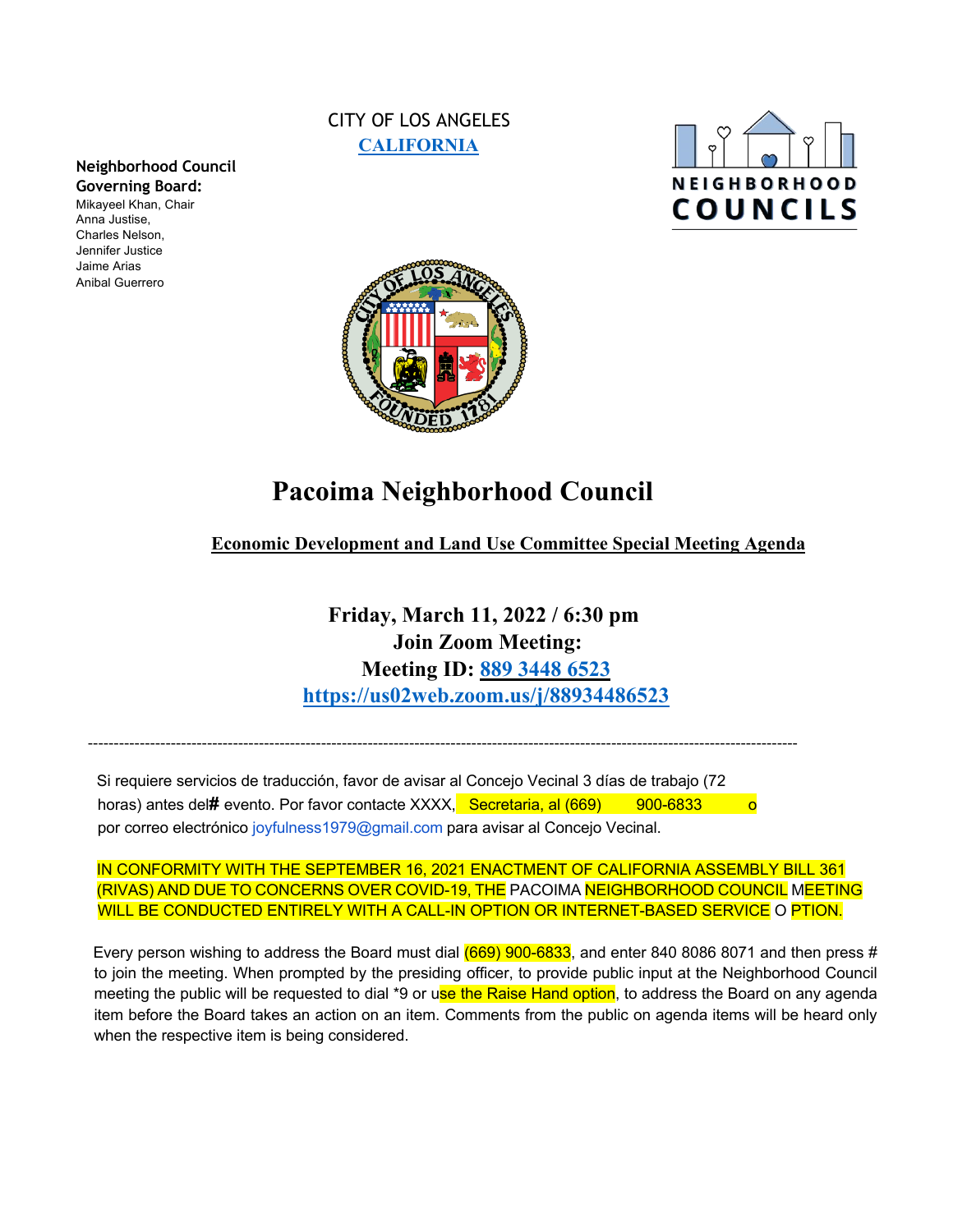Comments from the public on other matters not appearing on the agenda that are within the Board's jurisdiction will be heard during the General Public Comment period. Please note that under the Brown Act, the Board is prevented from acting on a matter that you bring to its attention during the General Public Comment period; however, the issue raised by a member of the public may become the subject of a future Board meeting. Public comment is speaker, unless adjusted by the presiding officer of the Board. limited to minutes per 2

AB 361 Updates: Public comment cannot be required to be submitted in advance of the meeting, only real-time public comment is required. If there are any broadcasting interruptions that prevent the public from observing or hearing the meeting, the meeting must be recessed or adjourned. If members of the public are unable to provide public comment or be heard due to issues within the Neighborhood Council's control, the meeting must be recessed or adjourned.

Any messaging or virtual background is in the control of the individual board member in their personal capacity and does not reflect any formal position of the Neighborhood Council or the City of Los Angeles.

#### **I. Welcoming Remarks:**

**a. Call to Order by Mikayeel Khan, Chair** 

- **b. Roll Call**
- **c. Self-introductions of guests – (Please sign in, it is voluntary and will help us stay in touch with you.)**

## **II. ADMINISTRATIVE/MOTIONS/UPDATE:**

**a. Motion/discussion/vote for the approval of the meeting minutes by Anna Justice (5 Minutes)**

## **III. BUSINESS:**

**a. Motion/discussion/vote for Art Rodriguez Associates, is representing Smart & Final (store #372) located at 10893 San Fernando Rd., Los Angeles, CA 91331, in their pursuit of a Plan Approval (PA) with the city of Los Angeles. – by Mikayeel Khan (30 Minutes)** 

## **IV. Public Comments on Non-Agenda: Comments from the public on non-agenda items within the Board's jurisdiction (Up to two (2) minutes per speaker)**

#### **V. Adjournment (Mikayeel Khan)**

Time allocations for agenda items are approximate and may be shortened or lengthened at the discretion of the Chairperson.

#### **THE AMERICAN WITH DISABILITIES ACT As a covered entity under Title II of the Americans with**

**Disabilities Act, the City of Los Angeles does not discriminate on the basis of disability and upon request will provide reasonable accommodation to ensure equal access to its programs, services, and activities. Sign language interpreters, assistive listening devices, or other auxiliary aids and/or services may be provided upon request. To ensure availability of services, please make your request at least 3 business days (72 hours) prior to the meeting** 

(**5 Minutes)**